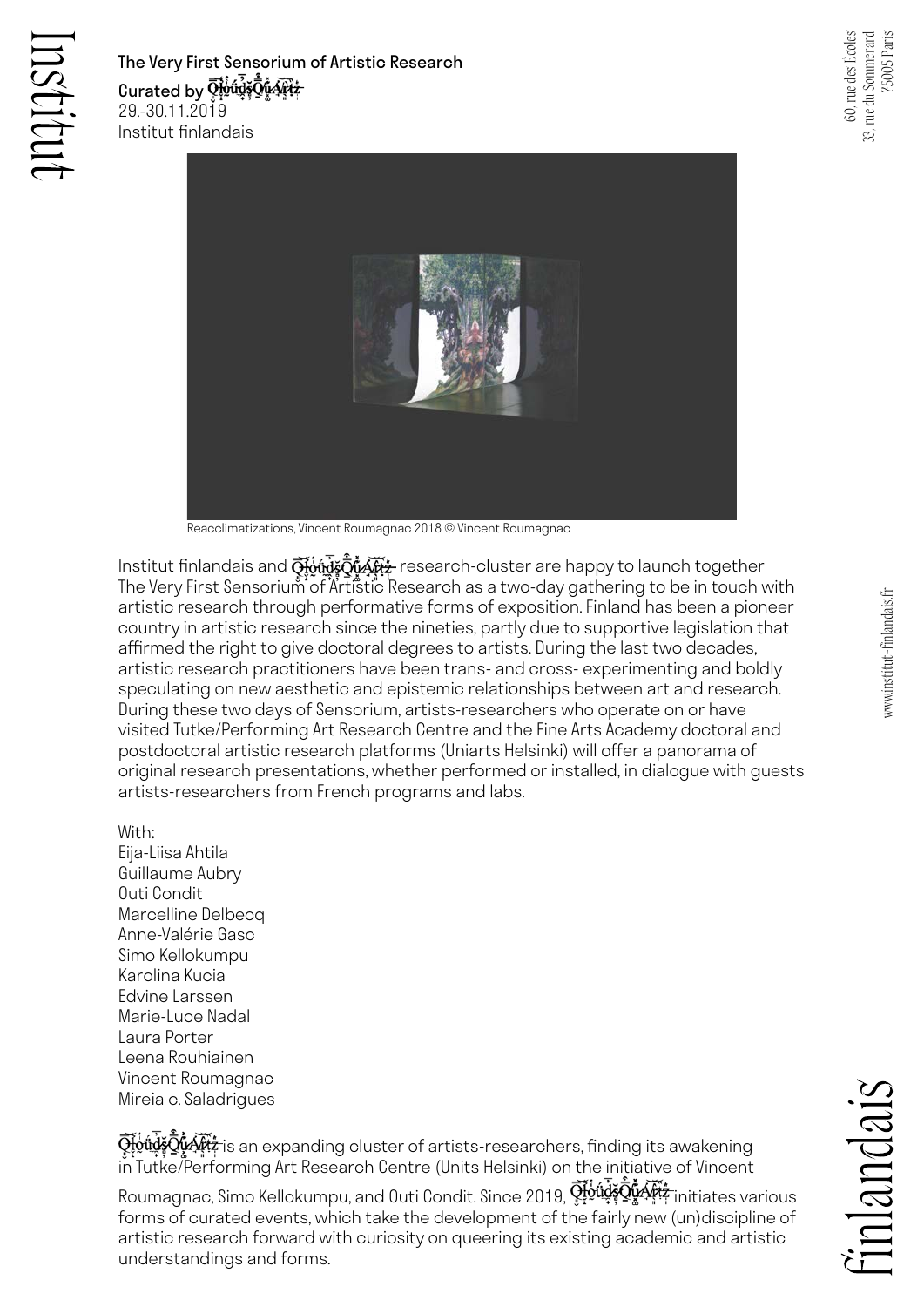# PROGRAM/SCHEDULE

(Subject to slight adjustment)

(!) Nota bene (!) The event will be held in English. The number of seats is limited, please RSVP: sini.rinne-kanto@institut-finlandais.fr. or [here.](https://docs.google.com/forms/d/e/1FAIpQLSdAcxPiNRJuRh-s4KQU3Zt0bYiMw44kcoAD0xoA-oSM9MkWjA/viewform) Facebook event: [www.facebook.com/events/798096070627183/](https://www.facebook.com/events/798096070627183/)

### FRIDAY 29.11

Morning - Sensorium 1/4

9:30 Welcome - Coffee

10:00 – 11:00 Simo Kellokumpu POMPOM

11:00 – 11:30 Marcelline Delbecq PAGE BLANCHE BLANK PAGE

Pause

11:40 - 12:30 Edvine Larssen WHAT 間[MA] DOES, OR WHAT 間[MA] COULD DO

12:30 – 13:00 *HOW DID THIS MAKE SENSE?-discussion*

13:00 – 14:00 Lunch

Afternoon - Sensorium 2/4

14:00 – 14:20 Anne-Valérie Gasc AN EXHAUSTION FACTORY (LA FABRIQUE D'UN EPUISEMENT)

14:30 – 15:15 Mireia c. Saladrigues WE COULD HAVE TURNED INTO SUGAR

Pause

15:30 – 16:15 Leena Rouihainen THE AIR JOURNEY

16:15 – 17:00 Guillaume Aubry CHASING THE SUN (COURSER LE SOLEIL)

Pause

18:00 – 19:00 Outi Condit CYBORG CONJOINTMENTS: THE ACTRESS (AND HER SHADOW) / PART I 19:00 – 19:30 *HOW DID THIS MAKE SENSE?-discussion*

20:30 Dinner

#### SATURDAY 30.11

Morning - Sensorium 3/4

9:00 Coffee

9:30 – 10:00 Outi Condit CYBORG CONJOINTMENTS: THE ACTRESS (AND HER SHADOW) / PART II 10:00 – 11:00 Karolina Kucia EXERCISE IN ENTERING + THE STORY OF LEAVING Pause

11:15 – 11:45 Laura Porter ROYAL SECRETS IN THE QUEEN'S BODY FAT

11:45 – 12:15 *HOW DID THIS MAKE SENSE?-discussion*

12:15 – 13:15 Lunch

Afternoon – Sensorium 4/4

13:15 – 14:00 Vincent Roumagnac REACCLIMATING THE STAGE

14:00 – 14:45 Eija-Liisa Ahtila STUDIES ON THE ECOLOGY OF DRAMA

Pause

15:00 – 15:45 Marie-Luce Nadal THE SUSPENDED LIVES

16:00 – 16:30 *HOW DID THIS MAKE SENSE?-discussion*

inlandais

60, rue des Écoles 33, rue du Sommerard 75005 Paris

60, rue des Écoles

, rue du Sommerard<br>75005 Paris

 $33,$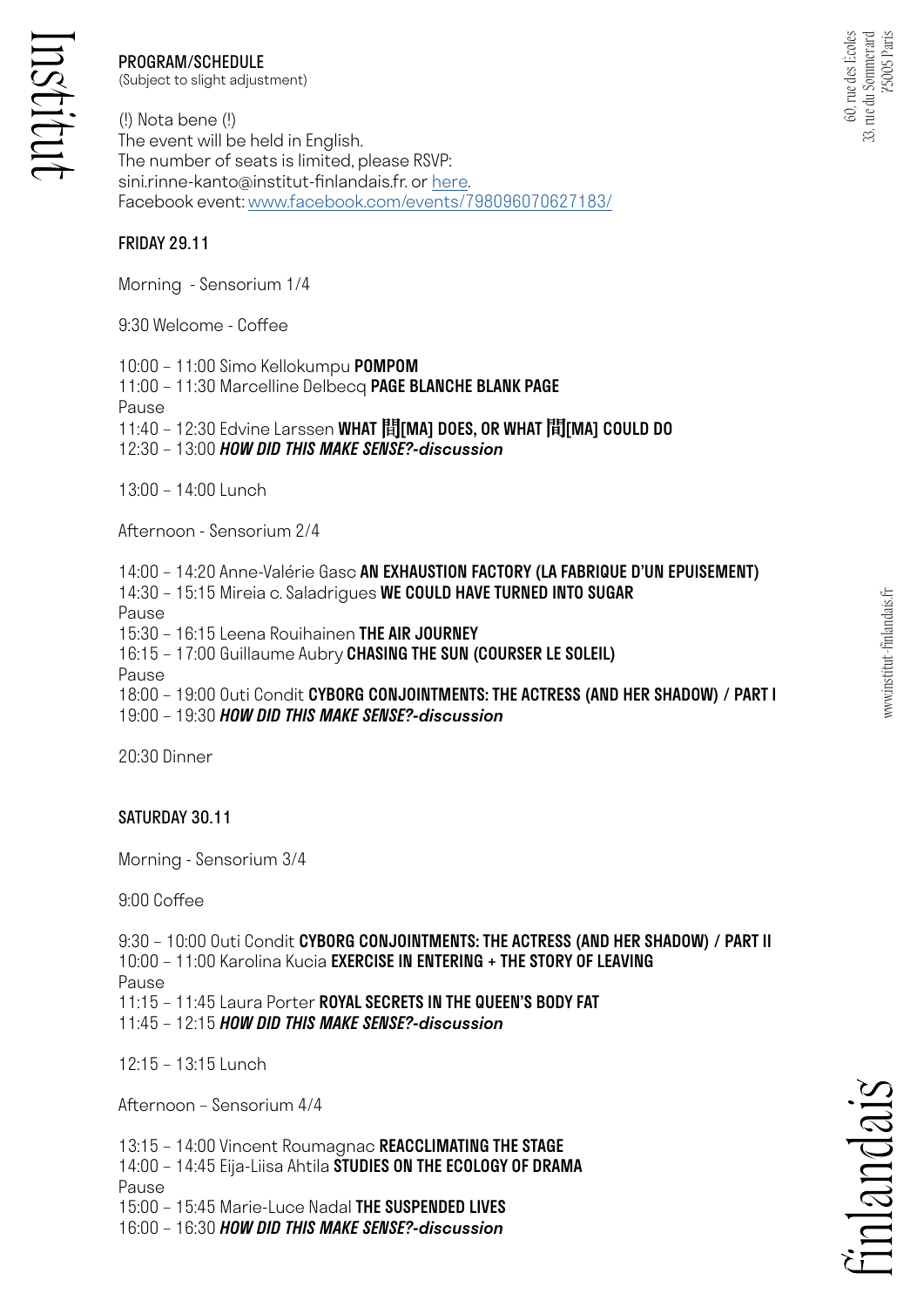



## Eija-Liisa Ahtila STUDIES ON THE ECOLOGY OF DRAMA

"How to depict living things? How to approach them? How to convey a different way of being, another being's world? How to make it into a continuous event that becomes part of our idea of reality?" For the Sensorium, Ahtila proposes to screen and discuss the work STUDIES ON THE ECOLOGY OF DRAMA. It is a 25-minute moving image installation that uses the methods of presentation as a path to the company of other living beings. It expands upon the issues of ecological moving image narrative explored in two previous works (*The Annunciation* 2010, *Horizontal* 2011) the focus in this work being on presentation, imaging and imagination in the context of the moving image. The work begins with a human actor walking into a forest, where she introduces the themes of the work by conducting reduction exercises with the surroundings. Other performers in the work include a bush, a juniper tree, a common swift, a horse, a brimstone butterfly, and a group of human acrobats. Making the ecology of drama visible requires the establishment of a reflexive distance and a representational dimension whereby the processes of technological recording and the expressive devices of the moving image can be made perceivable. One of the methods in this work is to use a form of expression that forefronts presentation, mediation as well as visual recording and its function in our reality.

EIJA-LIISA AHTILA is a contemporary visual artist and filmmaker. She experiments with narrative storytelling in her films and cinematic installations. Her interest has included the processes of perception and attribution of meaning in the context of moving image. Her recent works have widened the focus from people onto their environment, departing from a biopolitical perspective. Currently she is conducting her doctoral research process in the Academy of Fine Arts in the University of Arts Helsinki.

alandais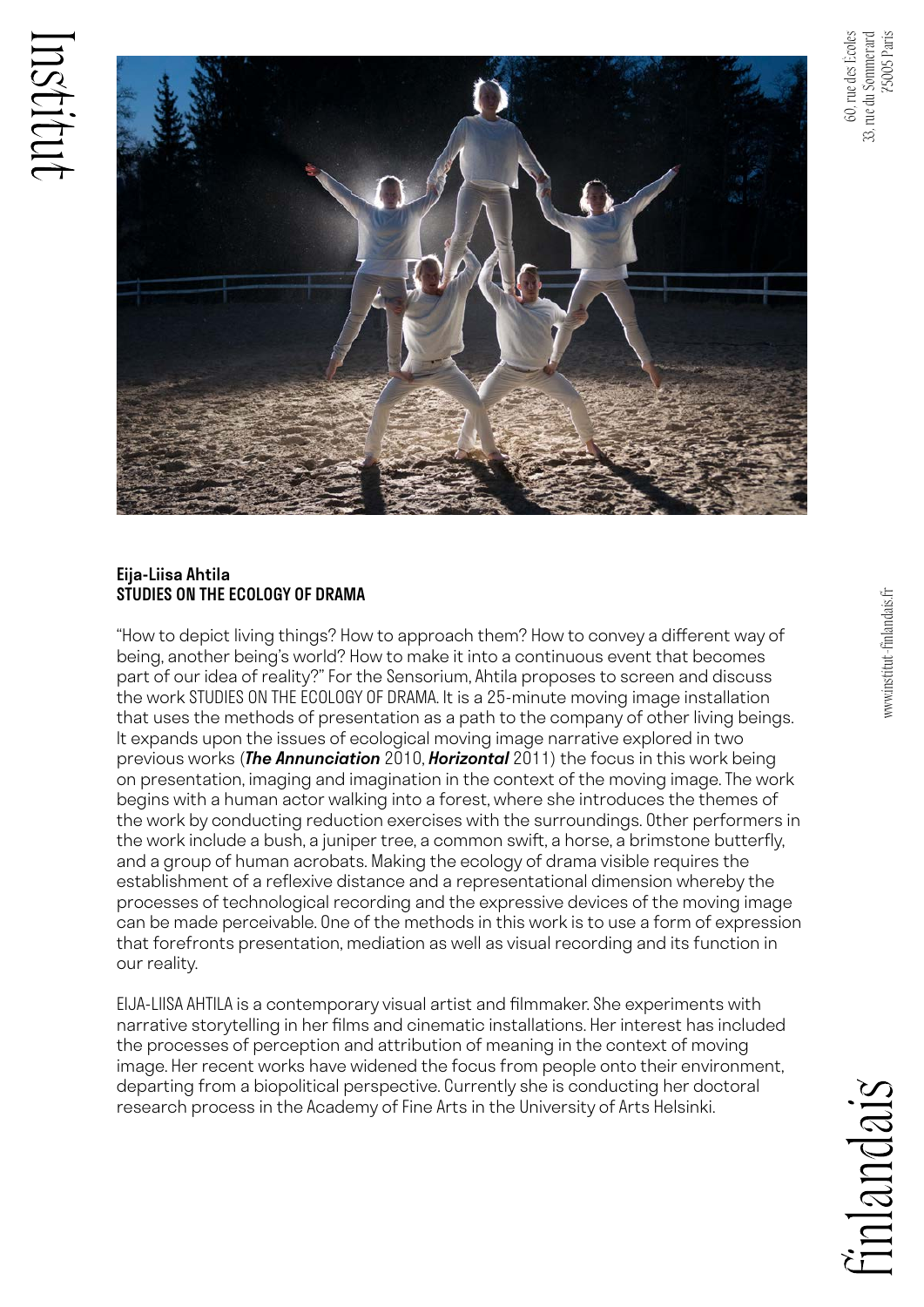

## Guillaume Aubry CHASING THE SUN (COURSER LE SOLEIL)

For several years, Guillaume Aubry pursues a visual and theoretical research on the aesthetic experience of sunsets. His research has now taken the shape of a PhD in which he addresses the question of the potential relations between the aesthetic experience of fire and sunset : in which way could the burning of Notre-Dame be sensitively similar to the burning of the sky? As part of his research he works on a free adaptation of Gaston Bachelard's book *Psychoanalysis of Fire* into a theatre piece at Nanterre-Amandiers near Paris scheduled for next May 2020. The presentation Guillaume Aubry will do for the Sensorium is based on dozens of occurrences of sunset in mainstream culture, cinema and art history including a brief description of Edward Munch's painting *The Scream* which in fact is a sunset scene in which nature screams because it is being burning. The presentation will end at the exact time of the sunset that day 4.58pm with his shared and collective performance "Sunset Sound Record".

An artist and an architect, GUILLAUME AUBRY studied at the Beaux-Arts de Paris (La Seine research program). His work and research has been shown in many art venues in France and abroad. He partakes now in the RADIAN PhD program in visual arts and will soon be A.I.R at the Villa Medici in Rome (Medici program).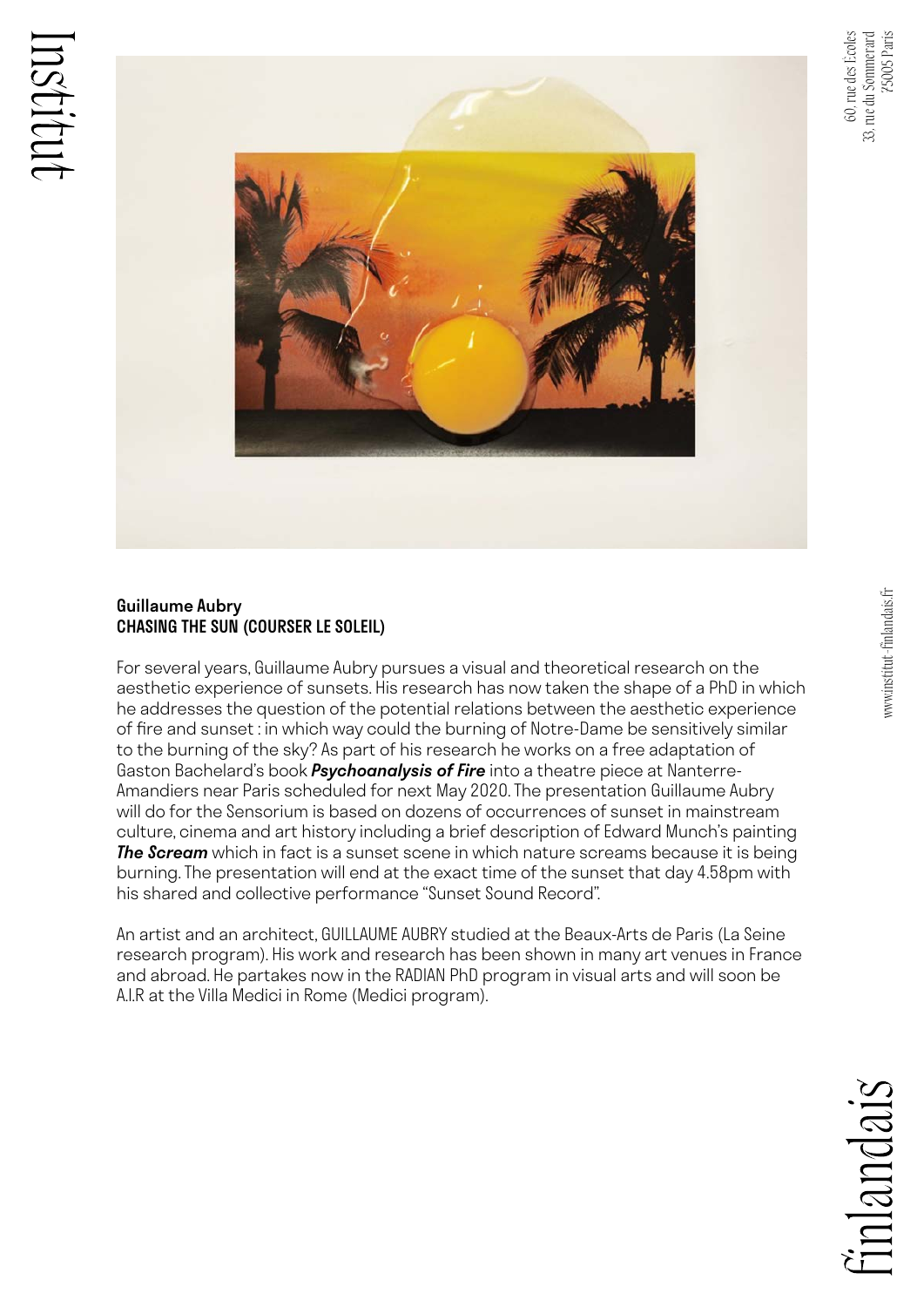

## Outi Condit CYBORG CONJOINTMENTS: THE ACTRESS (AND HER SHADOW)

In an often repeated truth of the rehearsal studio, an actor's body is their tool. And thus \_\_\_\_ was trained to be part of the theatre machine. Its fantasies became \_\_\_\_ flesh; \_\_\_\_ was patterned by its patterns, shaped by its rhythms, haunted by its gestures: \_\_\_\_ was its recurrent reifying dream singular plural

more than one, less than many

The research project How to be a medium? attends to the assemblage of performing bodies, tracing how bodies and voices fold into others within networks of power and fleshly f(r)ictions.

For the Sensorium they propose *The Actress*, an early work from the research process realized in collaboration with Vincent Roumagnac, followed by a shadow commentary performed by REMOTE CONTROL HUMAN MACHINE.

Precariously gendered and finitely malleable, The Actress reaches into the underbelly of her thespian past, presenting a slanted re-visitation of the passage of crisis of her situated actorly body as the junction of tensions and power relations embedded in the apparatus of theatre. REMOTE CONTROL HUMAN MACHINE is itself a theatre, taken apart and reassembled into a techno-metabolic (re)actor, in which a human body can (per/trans/ post)form as a stage for glitches, ghosts, and transmedial affects.

OUTI CONDIT in an actor, performance maker, and self-professed pedestrian cyborg, currently in the final stages of their artistic doctorate in the Performing Arts Research Centre, University of Arts Helsinki. Their research was initiated by a sense of wonder at the pliability of bodily self, both as a professional actor/performer and an (in)queering body.

 $n|q|n|q|s$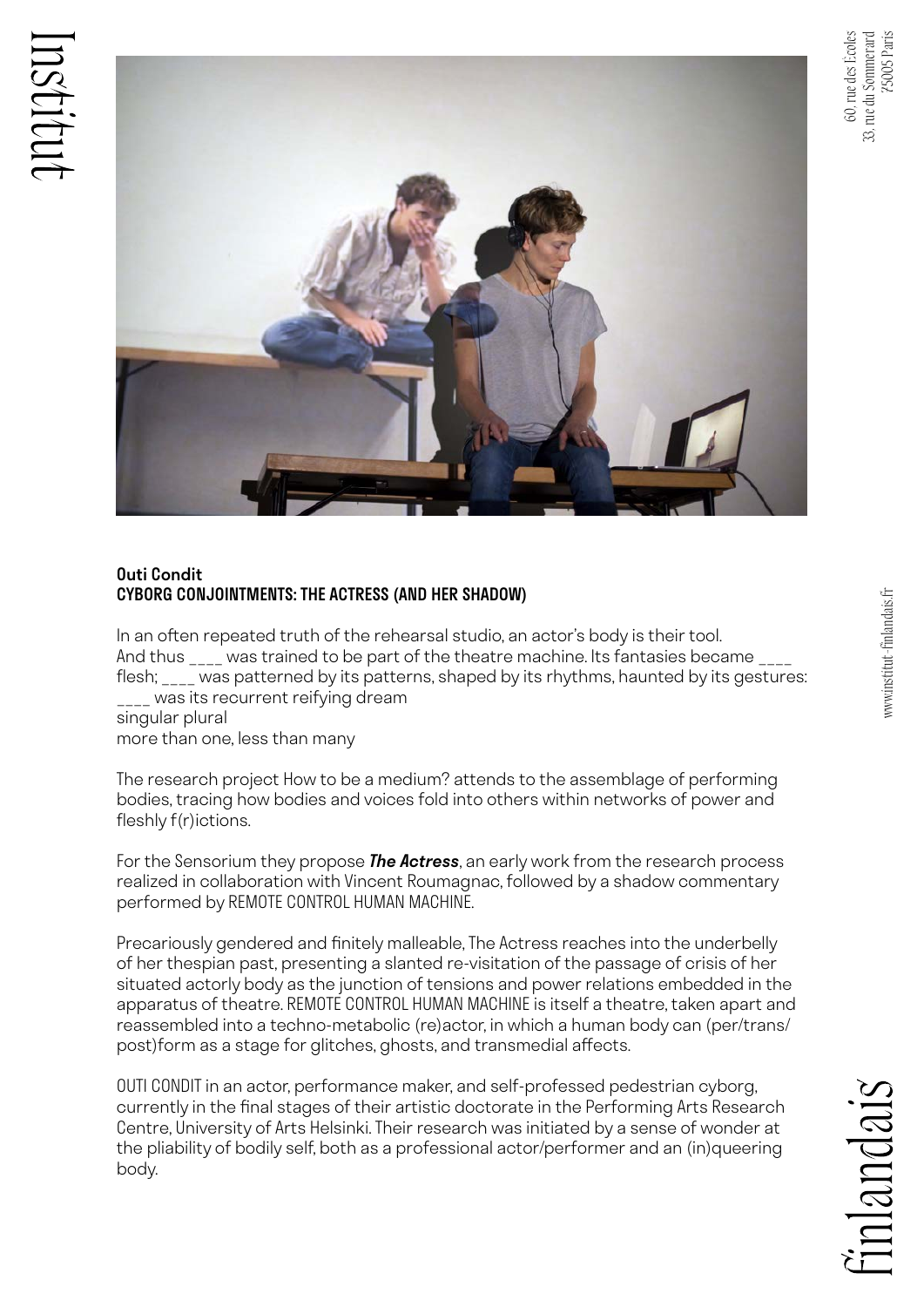

## Marcelline Delbecq PAGE BLANCHE BLANK PAGE

*Penser signifie se souvenir de la page blanche quand on écrit et quand on lit*  Giorgio Agamben

## *To think is to remember the blank page while writing and reading*  Giorgio Agamben

How does a blank page interplay with our relationship to words, space and time? page blanche (blank page) was composed as a track of thoughts filled with still images, questioning the interaction of the whiteness of the page with the retina. At once infinite and foreclosed, a blank page (be it paper or digital) embodies a space where everything becomes possible at once for a writer: the use of non-fiction or/and fiction, history or/ and poetry, from the visual to the imagined. Anything can rise from blankness. A blank page is also, precisely, the place where writing suddenly shifts from abstraction to inscription. Using the photographic portrait that acts as the chore of my PhD research (an image I know very little about), page blanche also reveals the ability of writing to act as a metaphor for the researcher's activity: constant comings and goings from void to materiality. Performed live along the projection of the images that helped shaping it, this text was written as an attempt to grasp the intangible space between the act of looking and the writer's gesture, between thinking and talking.

MARCELLINE DELBECQ is a visual artist, writer, scholar and occasional translator based in Paris. After studying photography in the US then fine arts and art theory in France, she progressively focused on the cinematic and photographic potential of writing. She is currently enrolled in a SACRe/PSL practice-based PhD at Ecole Normale Supérieure and is working on an essay and a film based on a single photograph. [www.marcellinedelbecq.net](http://www.marcellinedelbecq.net ) 

 $n|a$ ncais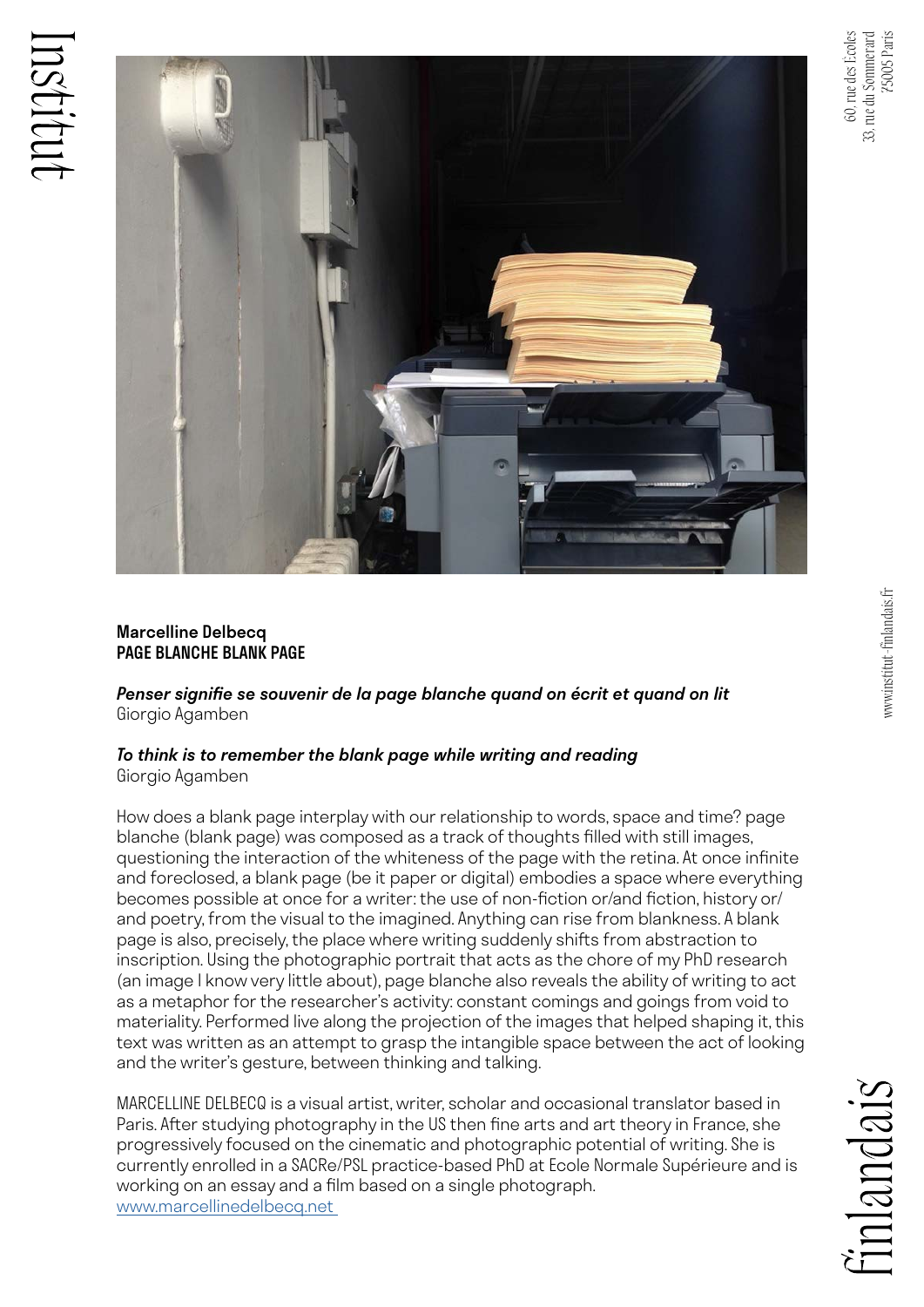

75005 Paris



### Anne-Valérie Gasc AN EXHAUSTION FACTORY (LA FABRIQUE D'UN EPUISEMENT)

What can art do in the face of the automation of technical systems and the autonomy of their digital devices? Housed in the failures of programming, mechanical breakdowns and the limits of artificial intelligence, art happens independently of any anticipation and control in what makes ruin, landscape, and poetry. Hence, the spectacle of a robotprinter disappears in favor of the contemplative panorama of crystalline dunes. The reading of the logbook which tells us of the daily struggle to make the machine work sounds like an epic of a never-ending research. Under the curation of Emmanuelle Chiappone-Piriou, Anne-Valérie Gasc's monumental installation in situ *Vitrifications*  was presented throughout the summer of 2019 in the large hall of the art center Les Tanneries in Amilly, in the Center region Loire valley.

ANNE-VALÉRIE GASC (1975, France) is an artist and a resident at the Friche Belle-de-Mai where her studio is located. Her work is represented by the gallery Un Spaced (Paris). Doctor HDR in arts and sciences of art, she is a teacher-researcher at the National School of Architecture of Marseille.

alandais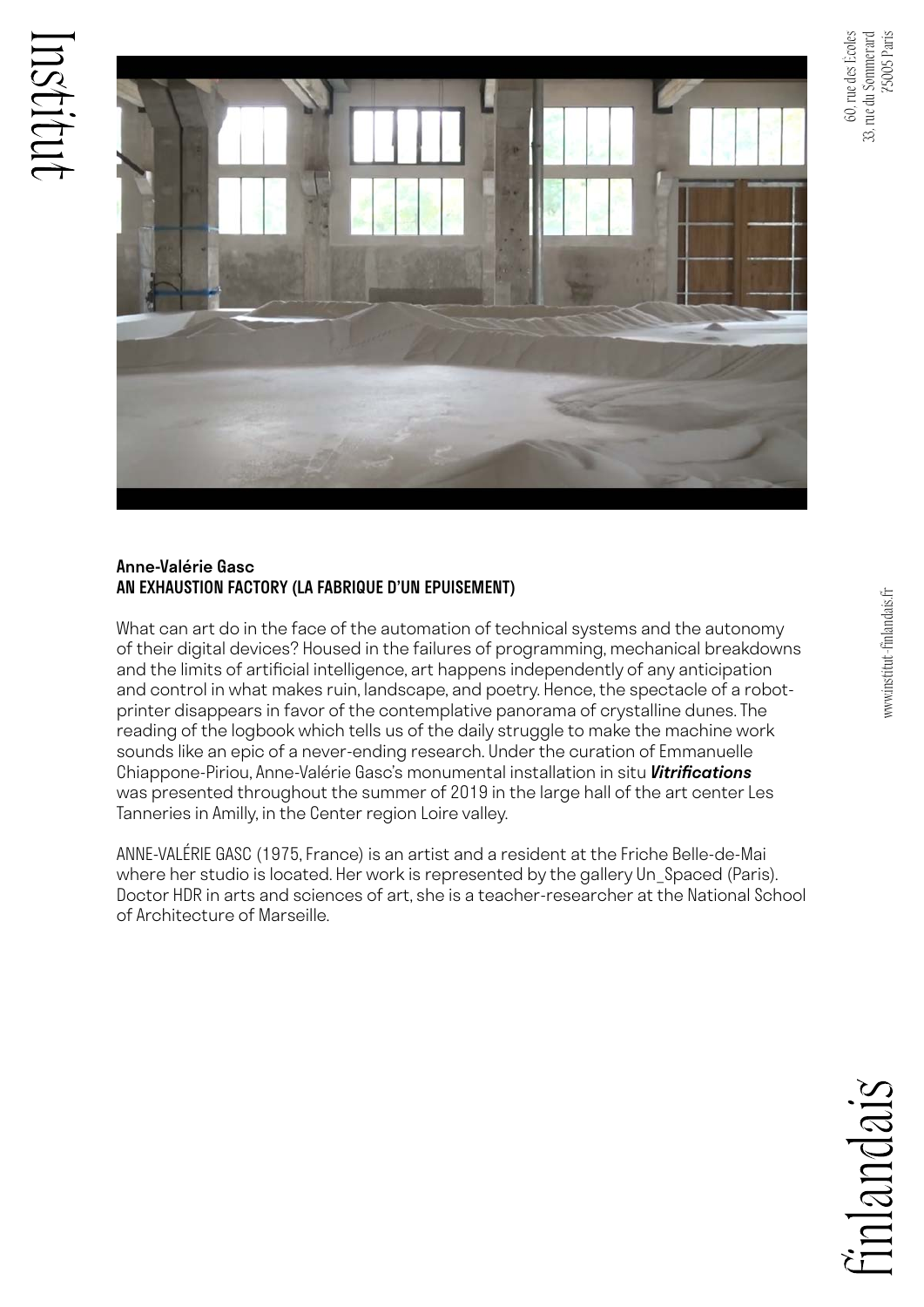



## Simo Kellokumpu POMPOM

Simo Kellokumpu's doctoral artistic research project examines choreography as reading practice. In the research, the notion of choreography operates simultaneously as an analytical device, problem to be examined, and an artistic outcome. The primary method for the research is choreographic experimental practice that delves into the process of dynamic place-taking. This experimental process examines and develops understanding of how choreographic practice can be understood as an embodied (hyper-)reading practice, which materializes, de- and recodes movements of the situated transformative circumstances that choreograph the human body. In the frameworks of the Sensorium, Kellokumpu performs and re-contextualizes one of the artistic works of his doctorate: *pompom*. It is a collaborative work done in a three month-residency in Tokyo Arts and Space (2017) with French director Vincent Roumagnac, and Japanese manga artist Nao Yazawa. The starting points of the project lay in questions such as: How, as a guest, does one embody contemporary Tokyo through the lens of movement? How does Tokyo and its moving spaces, mobility systems, and transforming materiality shapeshift the choreographer's body? What kind of choreographic art emerges by inhabiting and translating these massive movements with Japanese manga? What kind of critical and material encounters, parallel interests, translations, paradoxes, and tensions are emerging when intimate Western practice meets the megalopolis of Tokyo through a dialogue with Japanese manga?

SIMO KELLOKUMPU is a Finnish artist and researcher based in Helsinki. During 2013 –2019 Kellokumpu conducted his doctoral artistic research project *Choreography as Reading Practice* in the Performing Arts research Centre in the Theatre Academy in the University of the Arts Helsinki. His work operates in the entanglement of speculative fiction, interplanetary culture, and queer(ing) space.

inlandais

75005 Paris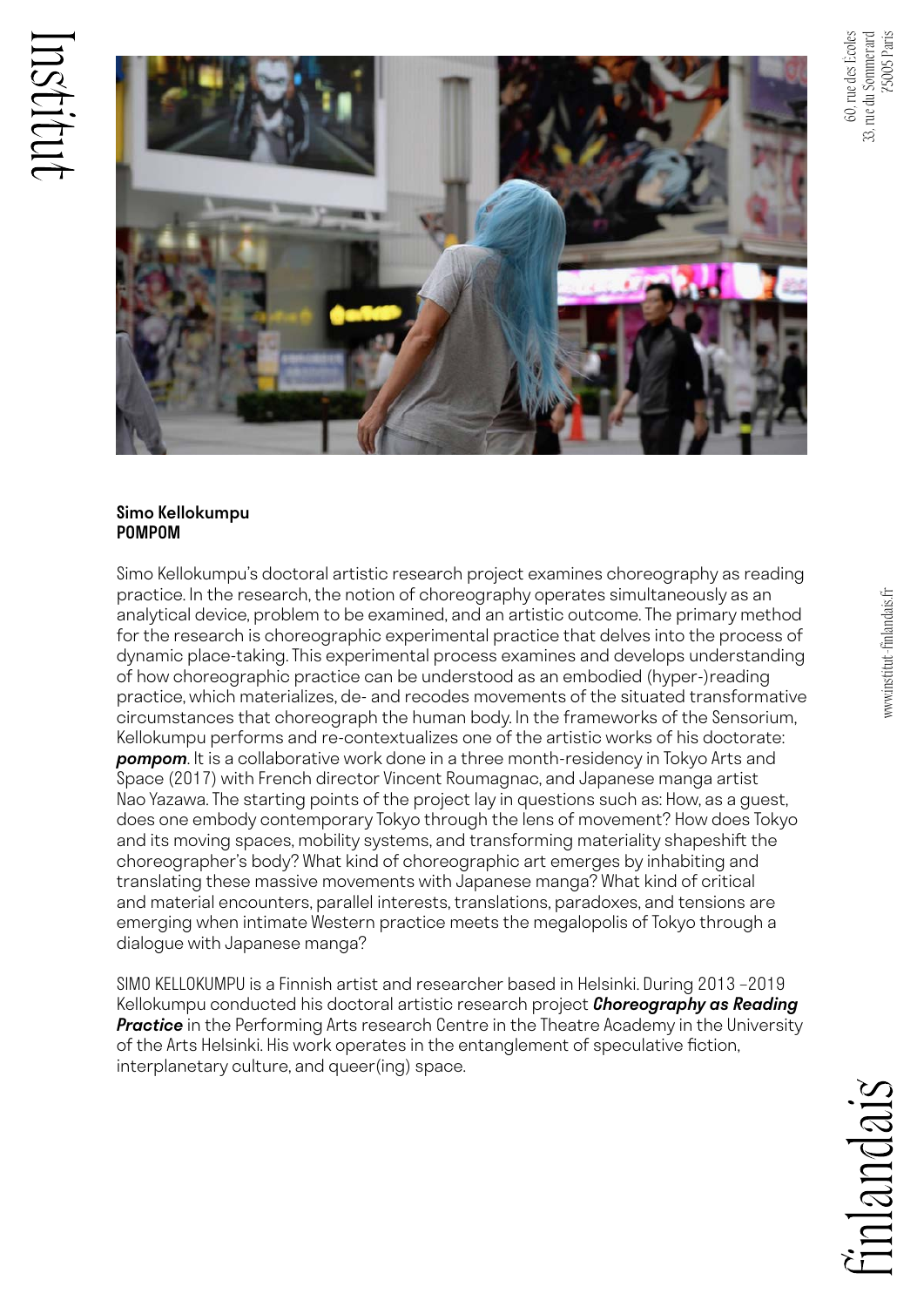

## Karolina Kucia EXERCISE IN ENTERING + THE STORY OF LEAVING

Work draws three portraits of collectivity at work. Those images grows out of a collection of stories of inadequacy, unease and hypocrisy in labour structure.

How can "we" recognize the state of emergency in a parallel state of now and not now, here and not here, surviving and considering a change? Is it a time to act already? And what is the process of forming an action as many? And who are these 'we'? It is a remonstrative question – says Donna Haraway. These "us" as we know it, is long gone… "We" are too much already and not yet… "we" will exercise leaving... entering and leaving.

## 1. Entering exercise or PARASITIC INHABITATION:

Parasitic inhabitation is a practice of redefinition of the power structure within existing relationships. The first exercise addresses spatial and institutional conditions of bodies and the idea of access and hosting. The exercises proceed through differentiating the position in "common" through role play on minor, improper and inappropriate perspectives.

## 2. THE EXODUS or The Story of Leaving:

It is a story of organising an exit from the place of production. The story happen simultaneously in three places, 1. The green house in Nijar, where workers are forming a union, 2. The film production in Tabernas, where the workers organise through faking an illness (absenteist sabotage) and 3. The Sensorium, this very presentation, where workers organise into... an exercise/discussion on a flight from the form of the immediate situation, an unexpected exit or "engaged withdrawal".

KAROLINA KUCIA is a visual artist with the background in sculpture and intermedia as well as in performance studies. At the moment she is also a doctoral candidate in artistic research in Theatre Academy of the University of the Arts Helsinki. She combines theoretical and practical work with objects, group processes and performances in both site-specific and staged context. Her main interests are lapse, error and stutter as well a parasitism and monstrosity in context of precarization of labour in neoliberal capitalism and in the current form of art institutions.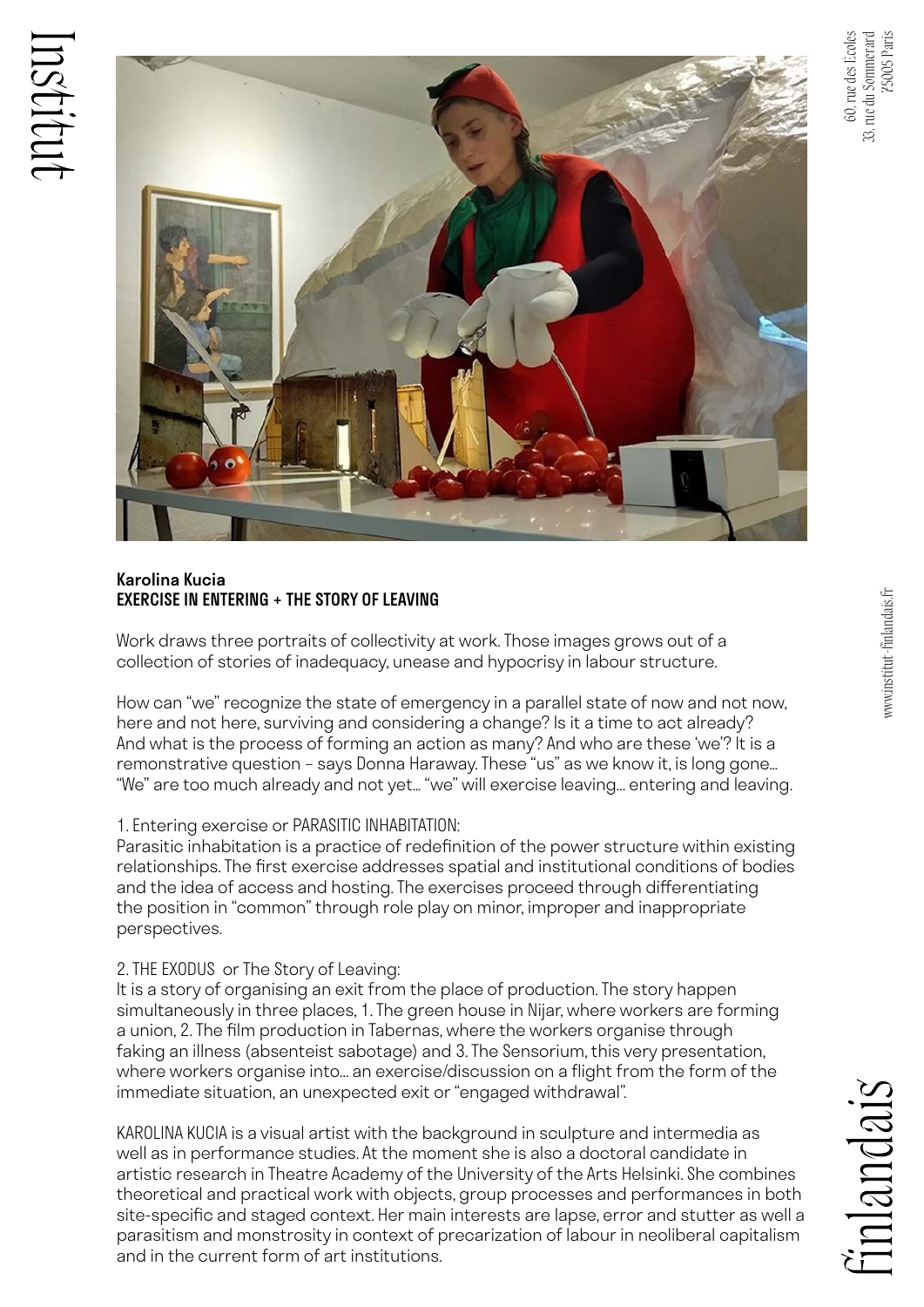

## Edvine Larssen WHAT 間[MA] DOES, OR WHAT 間[MA] COULD DO

The concept of  $\mathbb H$  [Ma], considers the importance of the interstice, the unfilled or empty, as well as different states of being in-between or in tension. It also brings an enmeshed understanding of time and space, timing and spacing. [Ma] was the framework for Edvine Larssens Doctorate Artistic Research Project, researched through qualitative research methods combined with the making of and reflection on 6 site bound artworks, of various durations. This project introduces us with a series of 16 categories or sub-concepts of [Ma], opening up what [Ma] does, or could do, in the context of art. [Ma], is a concept shaped by language that tries to avoid language,via sensory and experiential modes. Larssen will in her performance lecture explore how this concept moves beyond language, by performing the 16 categories of [Ma], as an invitation to a joint experience of what [Ma] does or could do.

EDVINE LARSSEN is a Norwegian artist and researcher whose works move between the architectonic, the sculptural and the performative. She holds a Doctorate degree from the Norwegian Artistic Research Programme (2018), and is currently working as Associate Professorat the Art Academy in Tromsø, Arctic University of Norway. Larssen is currently on a 6 months artist in residency programme at Cité internationale des arts in Paris.In 2016, Larssen visited during 6 monts Tutke-Performing Arts Research Centre (Uniarts Helsinki) as guest-researcher.

inlandais

33, rue du Sommerard 75005 Paris

33,

), rue du Sommerard<br>75005 Paris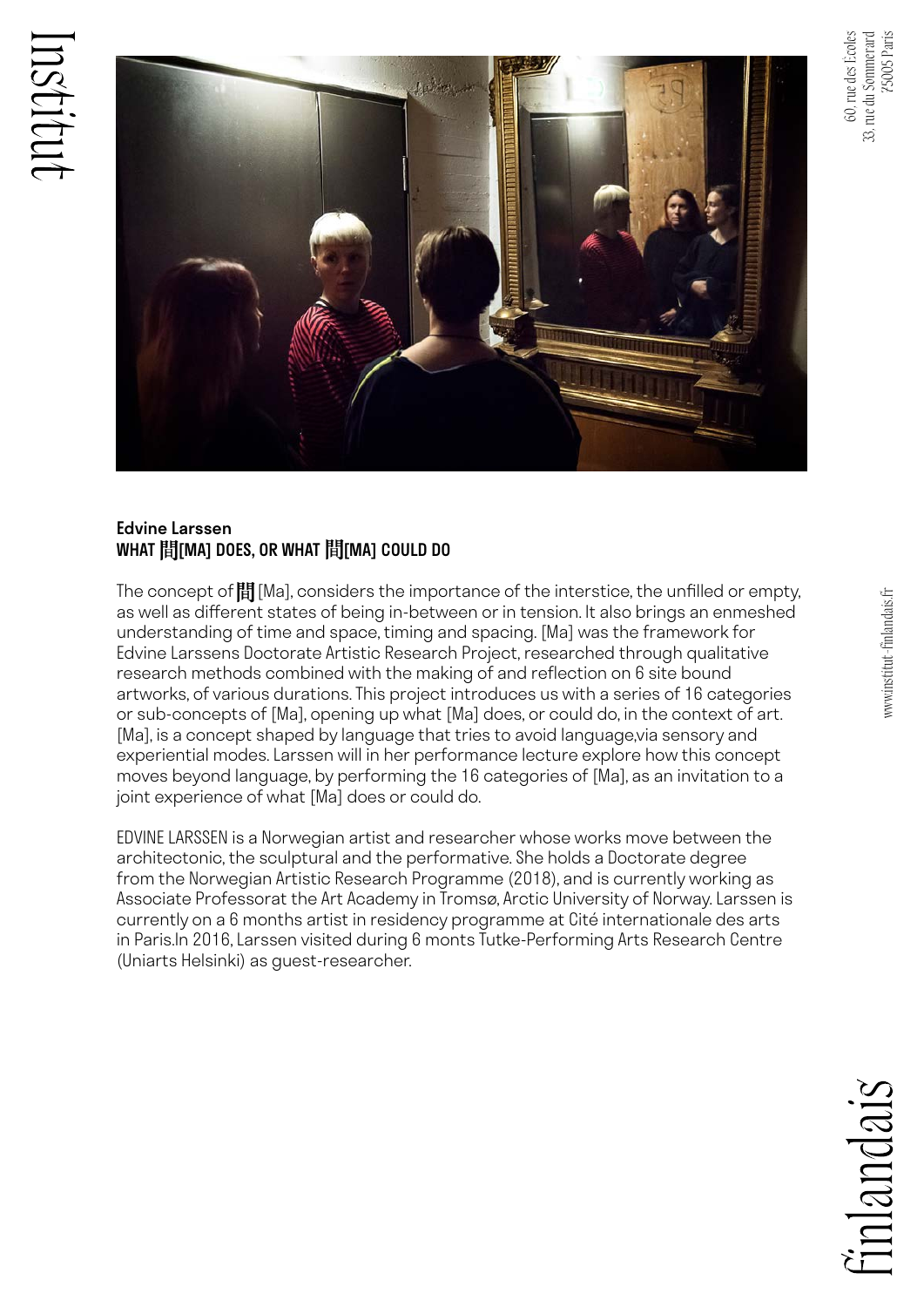

## Marie-Luce Nadal THE SUSPENDED LIVES

From experiences that we call « practice based » since those are works that have been, or are being carried out, through and in the practice in order to feed an hypothesis, we will talk about the existence of suspended life forms. We will lookat the ability of any object to detach itself from gravity in order to appreciate the qualities and languages of the transformations it generates, whether these transformations are mutations, sublimations, or metamorphoses. Keywords: art-science, elusive, vanity, fire, oblivion, and metamorphosis.

MARIE-LUCE NADAL (Phd) is an architect, an artist and a researcher at the SACRe laboratory PSL (Paris Sciences etLettres). Her work focuses on the human obsession with controlling the atmosphere. The dynamics, the flows and their interactions, the movements at work in the universe are at the heart of her questions. How to capture the aerial, how to seize the elusive? Between industrial production and utopian dream, the artist's creations challenge the realization of human's Promethean dream: mastering and appropriating the elements.

www.institut-finlandais.fr

www.institut-finlandais.fr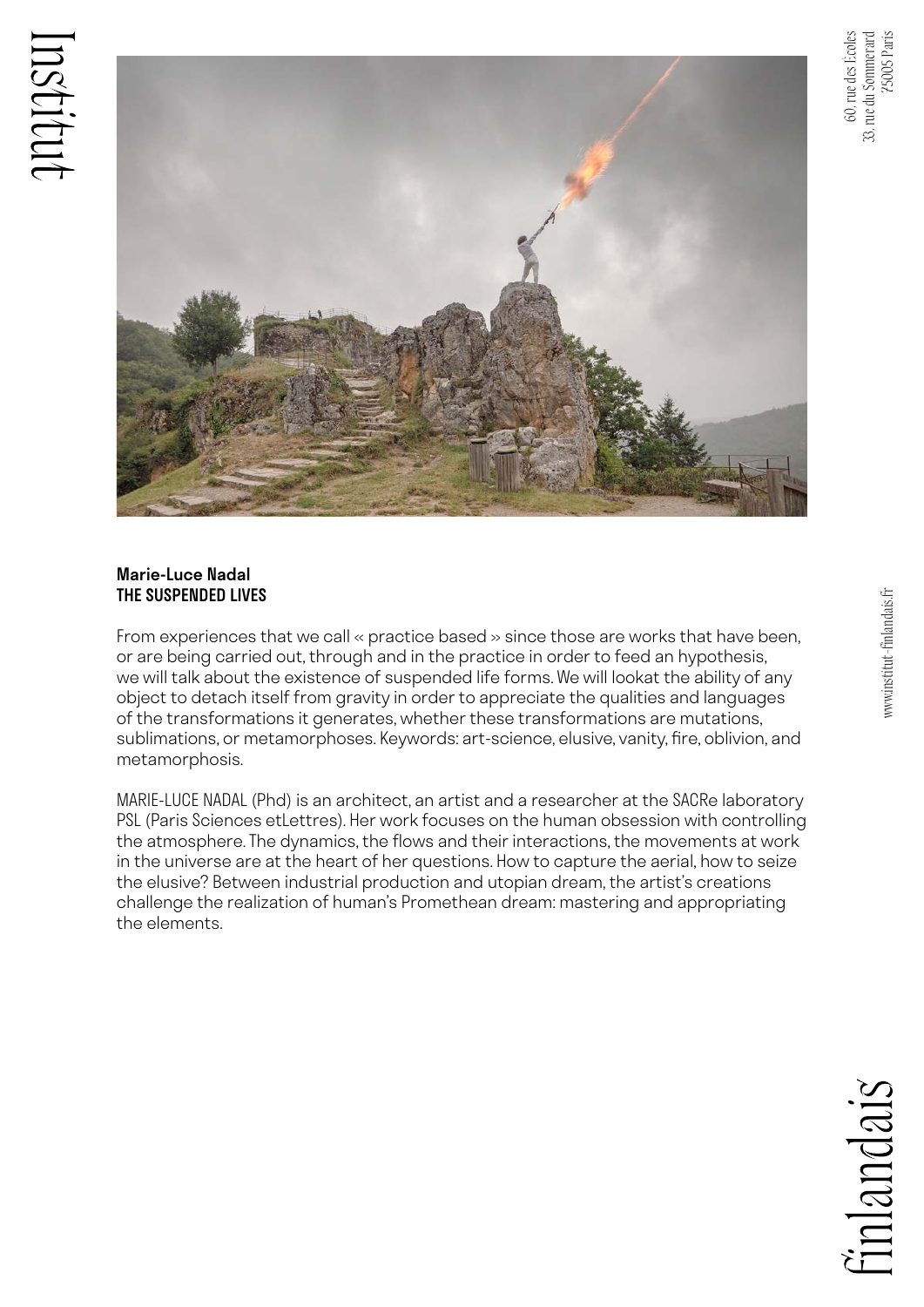

## Laura Porter ROYAL SECRETS IN THE QUEEN'S BODY FAT

Through video, sculpture, and installation, my work considers modes of value production - with particular attention to the genesis of objects and tools as well as the role of the body in disposable economies. My doctoral project from 2013-2017 titled 'Royal Secrets in the Queen's Body Fat' considered the role of the human body in economies of production and disposal - especially with food, plastic or ergonomic tools. During the doctorate, I've had the opportunity to collaborate with people from various fields and have notably collaborated for many years with artist Valentin Lewandowski on the scenography, costuming and object design for his various performances. This collaboration led us to experiment in short video narratives that drew out common threads from both of our practices. Over the past 6 years, we've made numerous video/ installations together that sequence discreet, singular objects at a small scale and focus on sound and the mediated voice as a prism for perception and estrangement. I will present a few of these videos: Penny Perspective, Judgement of Crop, General Spoils, La possibilité que je m'appelle moi-même, and Cardinal Mint for the symposium.

Born in New Orleans, Louisiana, LAURA PORTER received a Master's degree in Fine Arts from the Ecole des Beaux-Arts in Paris-Cergy and a doctorate in Fine Arts from the Beaux-Arts in Paris SACRe-PSL with a practice-based thesis titled "Royal Secrets in the Queen's Body Fat". Her works have been shown in numerous exhibitions in France and abroad such as: Centre Régional d'Art Contemporain Languedoc-Roussillon (Sète), Fundació Joan Miró (Barcelona), Villa Belleville, Glassbox, Escougnou-Cetraro, and Palais des Beaux-Arts (Paris), FRAC Champagne-Ardenne (Reims), Woluwe Park (Brussels), Flat 7 and White Crypt (London), Kunstwerk Carlshütte (Büdelsdorf), In Extenso (Clermont-Ferrand), MN03 and Sessions (Marseille). Laura holds a research fellowship with the Center for Arts, Design and Social Research 2019-2020 and is a 2020 artist-in-residence at Triangle, Marseille.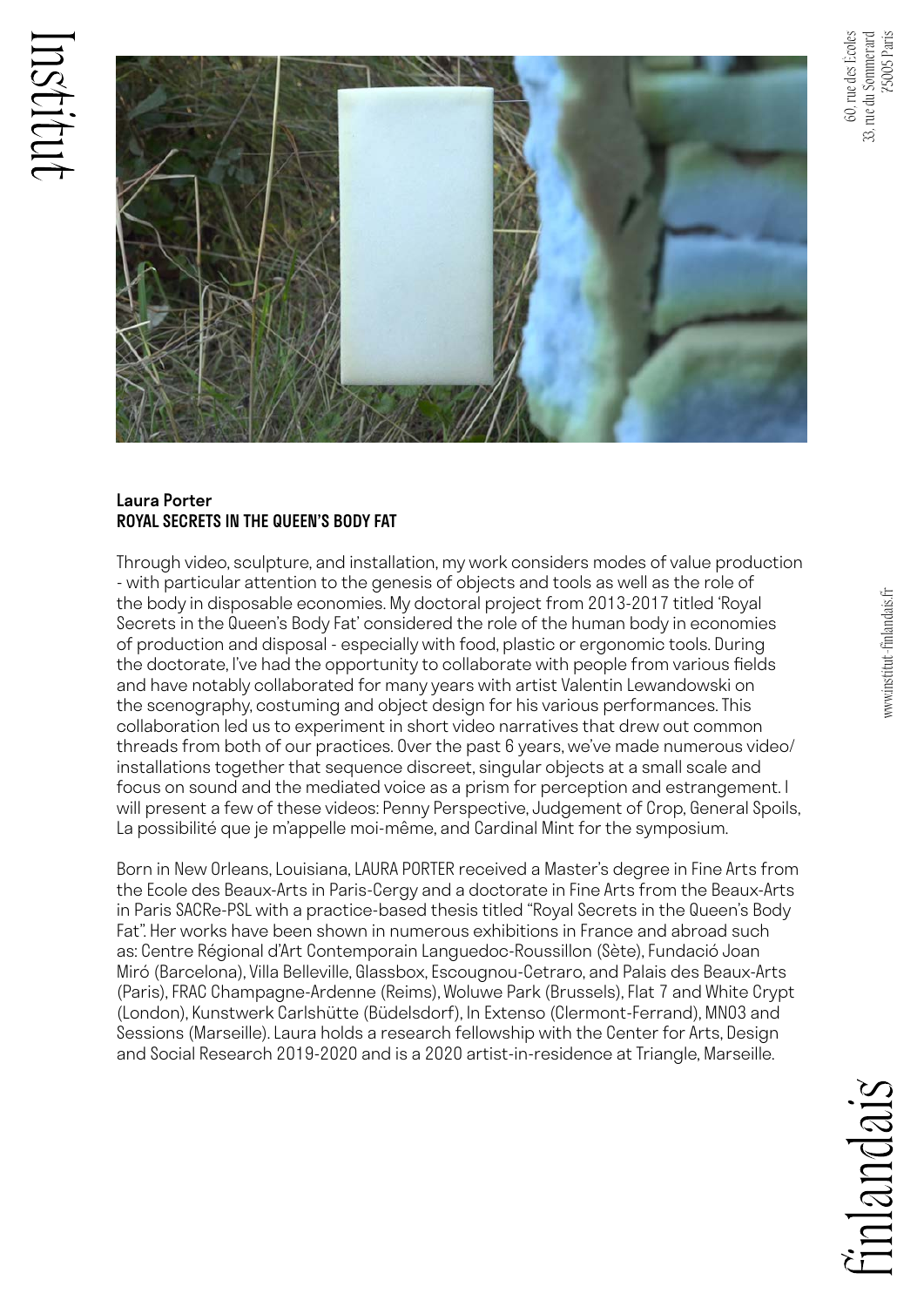



## Leena Rouhiainen THE AIR JOURNEY

The presentation introduces a project that explores breathing and air through an eco-phenomenological orientation to artistic research. The presentation introduces especially experimental writing as a mode of addressing environmental and embodied inter-relatedness. More concretely the project focuses on our experiences of breathing and being in touch with air through insights informed by the ecological crisis the globe is facing. This is done through producing written as well as audio-visual materials that together will form an Internet-based artistic work. The work is constructed in collaboration with choreographer and videographer Riikka Theresa Innanen and sound artist Antti Nykyri and will be completed during the spring of 2020.

Dr. LEENA ROUHIAINEN is Professor in Artistic Research at the Performing Arts Research Centre of the Theatre Academy, University of the Arts Helsinki. She is a performer, choreographer and researcher with a focus on artistic research, phenomenology, embodiment, somatics and the problem of the performer.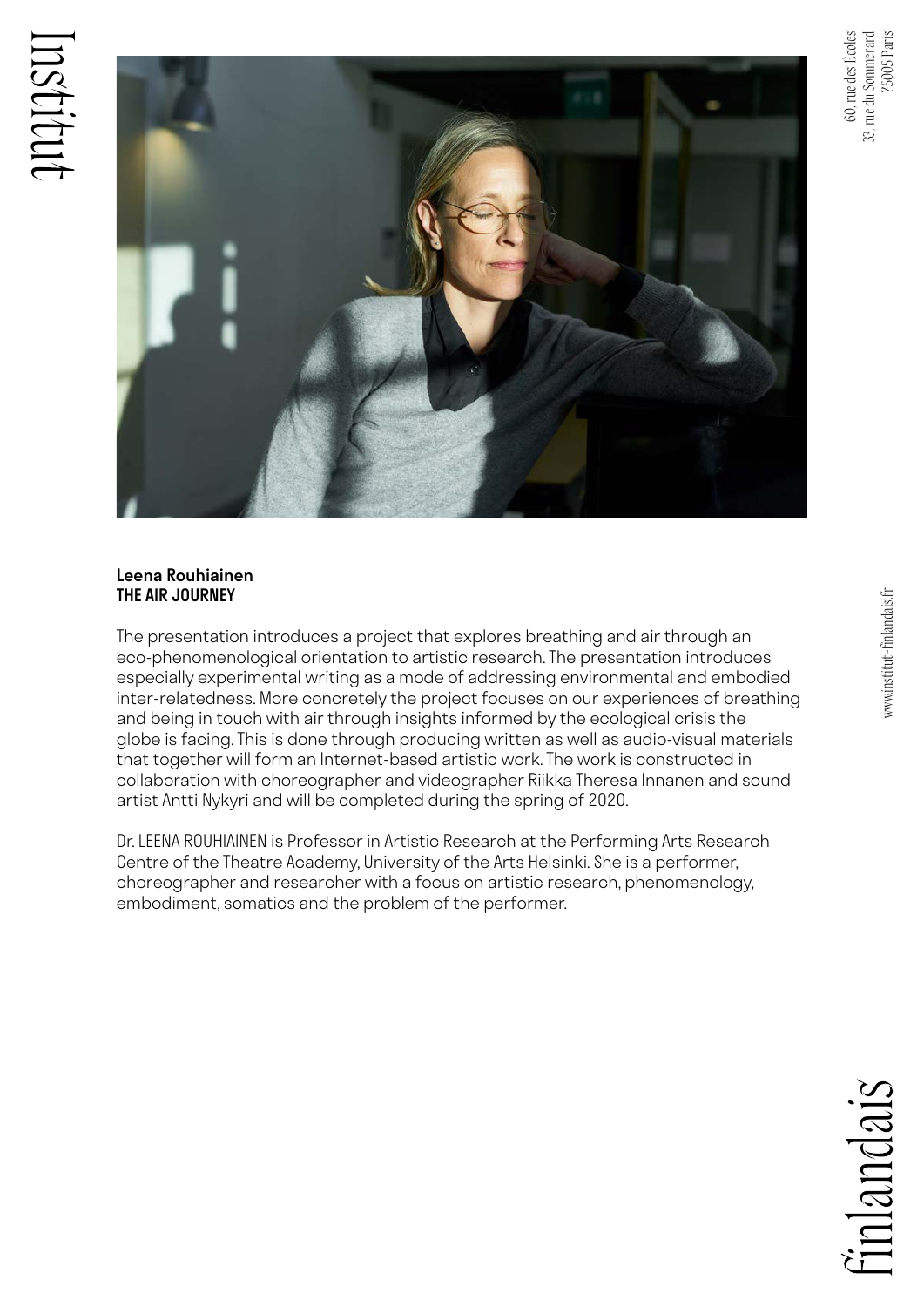

#### Vincent Roumagnac REACCLIMATING THE STAGE

Roumagnac's Reacclimating the Stage artistic research project examines the actual transformations of the notion of stage, and therefore of scenic practices, in the face of climatic and anthropo-technological mutations of the 21st century. Through the art, the research looks into scenic thinking, time ecology and queer-ed temporalities of this transforming stage. The artworks operate in the research as experiments on the following questions: How to re -design/-direct/-perform/-imagine a stage on the brink of environmental collapse and in the age of an algorithm-conditioned society? How to expand dramaturgical hospitality to more-than-human beings (plants, animals, minerals, weather, but also computational, algorithmic, artificial ones) as our contemporary stage co-(f)actors? How to review and ecologically re-negotiate the anthropogenic control of the stage taking into consideration other-than-human temporalities? What can deepening and retemporizing the stage be? What is at stake, work and play when shifting from directing to redirecting? What kind of stage forms after the internalized dramaturgies of the postdramatic , in this radical movement towards the techno-ecologies of a hyperdramatic theater? Playing with oblique references to theatre literature, architecture, and scenic elements, Roumagnac proposes to trigger an experience and a reflection on the current state and status of mise-en-scène, spectacle, and tragedy. In Paris, Roumagnac re-installs in sensorium the research project *Reacclimatizations*.

VINCENT ROUMAGNAC is a French-Basque theatre director and researcher based in France and Finland. He is interested in the transitioning transformations of scenic practices as a response to actual changes of climatic and techno-ecological conditions. He is currently finishing a doctorate in artistic research at the Performing Arts Research Centre (Uniarts Helsinki).

 $n$ ancais